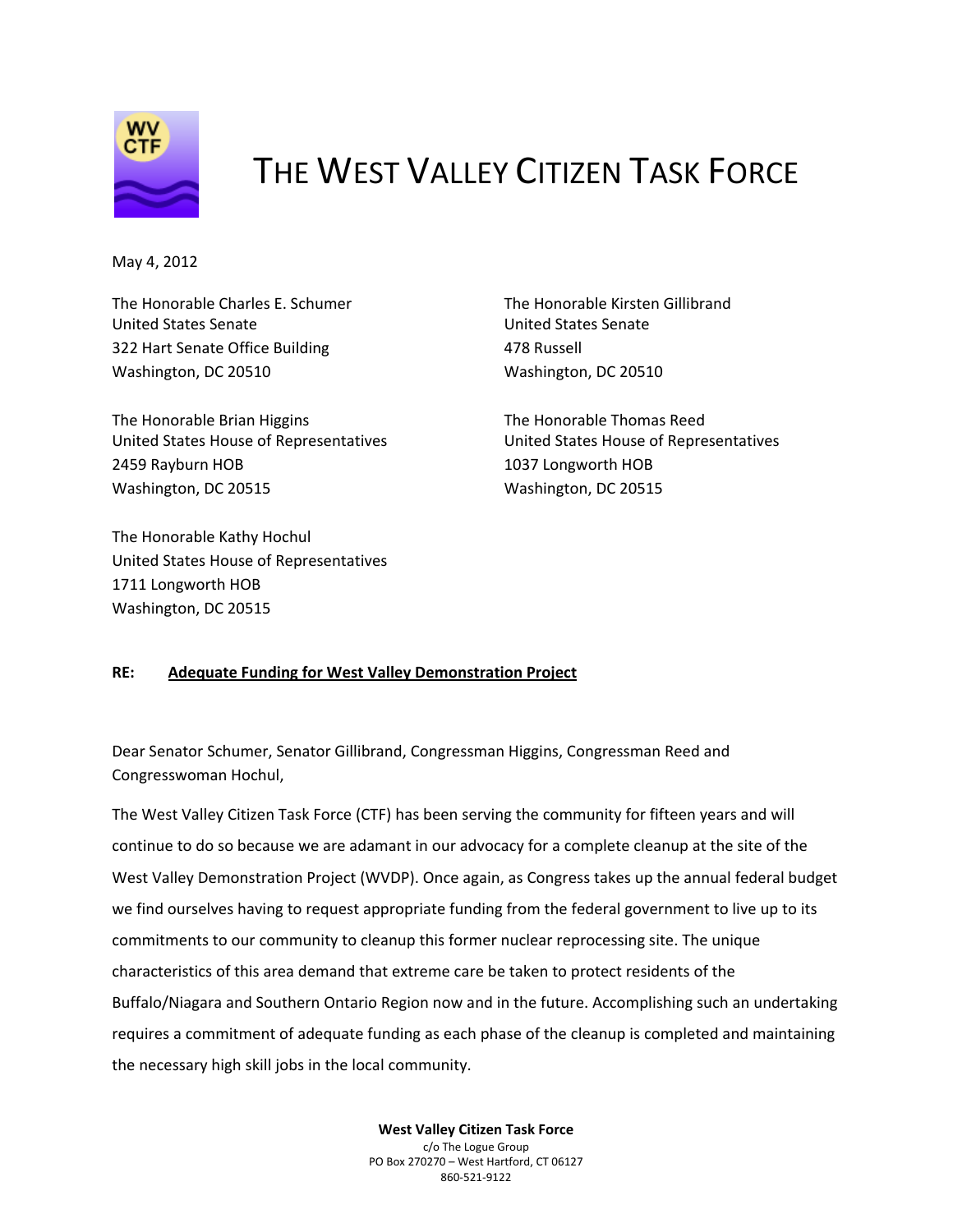The U. S. Department of Energy (DOE) Record of Decision (ROD) of 2010 set forth a two part phased decisionmaking process for the decommissioning of the WVDP. The Final Environmental Impact Statement (EIS) planned for Phase 1 work to be complete by 2020. On November 10, 2010, in a letter to the DOE Office of Environmental Management, the CTF expressed concern about proposed funding for Phase 1 and the need for assurance of sufficient and stable funding for Phase 2. We reiterate that concern now.

Site managers have stated that the "min‐safe" costs for the site (maintaining the property, keeping the lights on, etc.) amount to \$20 million a year. An allocation of \$50 million for FY 2013 as called for in the President's Budget leaves only \$30 million for cleanup, a relatively small amount to accomplish any meaningful portion of a huge project. With the estimated cost of over \$750 million for Phase 1, the math alone demonstrates that allocations of \$50‐\$60 million a year would result in a ten‐year project requiring up to 15 or more years to complete. Meanwhile, the project site footprint would remain largely the same, requiring continued monitoring and maintenance which will entail an a*dditional \$200 million* in cleanup expenses due to the delayed work in Phase 1. . In addition, Phase 2, with its more dangerous components, would be delayed, resulting in even more accumulated costs and risks. WVDP has proven with the vitrification of liquid high-level wastes that it can complete complex tasks with adequate funding.

When American Recovery and Reinvestment Act funds were made available, the CTF did not object to the corresponding reduction in base funding. In fact, the CTF agreed to allow diversion of some of the money allocated to WVDP to the Brookhaven Labs in order to facilitate completion of a DOE project there. It was the CTF's expectation that once that work was completed, funds would be available to accomplish the goals of the WVDP ROD. Instead, as the ARRA funds were depleted, the base funds remained at the reduced level and have continued in that range since then.

As stewards of our economic and environmental future, now it is time for the federal government to take responsibility for its portion of the WVDP cleanup, beginning with finishing Phase 1 within ten years as planned. Funding must be increased to cover a sizeable portion of the cleanup each year, or eventual costs will continue to rise with little to show for the money expended. In addition, the footprint will not be reduced in size and money will be wasted maintaining buildings scheduled for demolition.

Adequate funding can facilitate planning, but no amount of planning can guarantee funding. This is the job of Congress: to facilitate planning by guaranteeing funding for such an important project. We